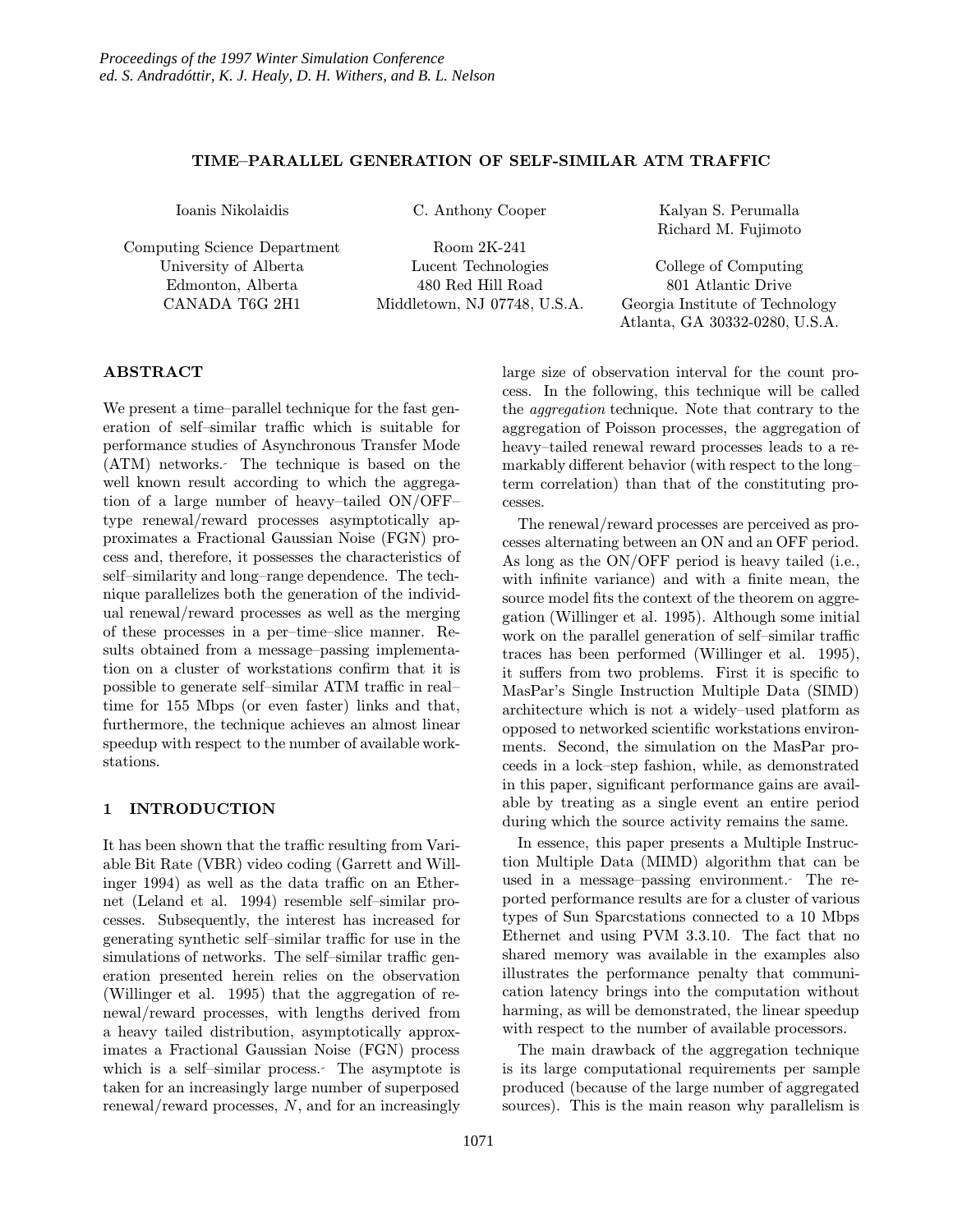introduced. However, even though the computational requirements are large, its actual computational complexity is  $O(n)$  for n produced samples. All the other self–similar traffic generation techniques exhibit complexity worse than  $O(n)$  and they eventually result in a slowdown of the simulation as the simulated time interval increases. The two frequently used techniques with execution time worse than  $O(n)$  are Hosking's method (Hoskings 1984) and the Fast Fourier Transform (FFT) based method (Paxson 1995). Typically, no a–priori limit can be put on how long a simulation will run and it is preferable to use a technique which can continue producing samples ad infinitum with the same computation cost per produced sample.

Moreover, the FFT–based and Hosking's methods produce samples of the count process. Hence, post-processing is required to scale the count process, eliminate negative values and eventually to produce packet/cell arrivals consistent with the network model (i.e., the link speed). In contrast, the aggregation technique does not suffer from such problems. One way to contrast the aggregation to previous techniques is that the former operates in a bottom–up fashion (from individual arrivals to asymptotic self– similarity of the count process) while the latter operate in a top–down fashion (from a self–similar count process to individual arrivals).

Finally, certain techniques attempt to, in addition to long–range dependence (LRD), also capture the short–range dependence (SRD) as depicted, e.g., by the short term autocorrelation (Huang et al. 1995). We view these techniques as orthogonal to the task of finding an arbitrarily scalable parallel generation technique for the generation of LRD traffic. Inclusion of specific SRD components is left for future study. Instead, the current paper bases the generation of the self–similar, LRD, traffic on only three parameters, the desired Hurst parameter,  $H$ , the utilization of the link bearing the self-similar traffic,  $U$ , and the average burst length, B.

The rest of the paper is organized as follows: The details of the simulation model are illustrated in Section 2. The current implementation of the model on a message-passing network is described in Section 3. Section 4 presents and analyzes the performance results. Finally, Section 5 summarizes the conclusions.

### 2- THE SIMULATION MODEL

Cell arrivals will be represented by Run–Length Encoded (RLE) tuples. An RLE tuple  $t_i$  includes two attributes,  $s(t_i)$ , the state of the tuple, and  $d(t_i)$ , the duration of the tuple. The two attributes represent,

the discrete time duration  $d(t_i)$  over which the state  $s(t_i)$  stays the same. The state is either an indication of whether the source is in the ON or OFF state (e.g., 0 for OFF and 1 for ON in a strictly alternating fashion), or the aggregate number of sources active (in the ON state) for the specified duration, that is, for N sources,  $s(t_i) \in \{0, 1, \dots, N\}$ . Thus a sequence of  $t_i$ 's is sufficient for representing the arrival process from an ON/OFF source or from any arbitrary superposition of such sources. The benefits of such representation is that the activity of the source over several time slots can be encoded as a single RLE tuple.

Similar representations have been used in the past for simulations for the generation of cell loss statistics in ATM multiplexers (Nikolaidis, Fujimoto and Cooper 1994). In the current context, it is not possible to avoid the fixups inherent in the time–parallel simulation. Instead, the traditional time–parallel technique of performing fixups of the state trajectory is followed (Lin and Lazowska 1991). The fixups are fast and, as it turns out, they do not alter the state in a way that several fixups are necessary. That is, due to the length of the slices, (12.5 and 25 seconds of 155 Mbps link activity per slice in the given examples), the transient due to a fixup does not cause subsequent fixups.

In summary, the algorithm proceeds by generating a large number,  $N$ , of individual source traces in RLE form. The utilization of each one of these sources is set to  $U/N$ , such that the aggregation of all  $N$  of them results in the desired link utilization to  $U$ . Each logical process  $(LP)$  of the simulation merges and generates the combined arrival trace for a separate non–overlapping segment of time, that we call a slice. Thus, each LP is responsible for the generation of the self–similar traffic trace in the form of RLE tuples over a separate segment (slice) of time. In logical terms, the concatenation of the slices produced by each LP in the proper time succession is the desired self–similar process. The LPs continue looping generating a different slice each time. The LP performs the generation of the self–similar traffic trace by going through the following three steps at each simulated time–slice:

- 1. It generates the merge of the RLE tuple traces of the N individual sources.
- 2. It aggregates the merged traffic into a link speed equal to the desired access link speed.
- 3. It corrects (fixup) the produced RLE trace by incorporating any residual cell counts.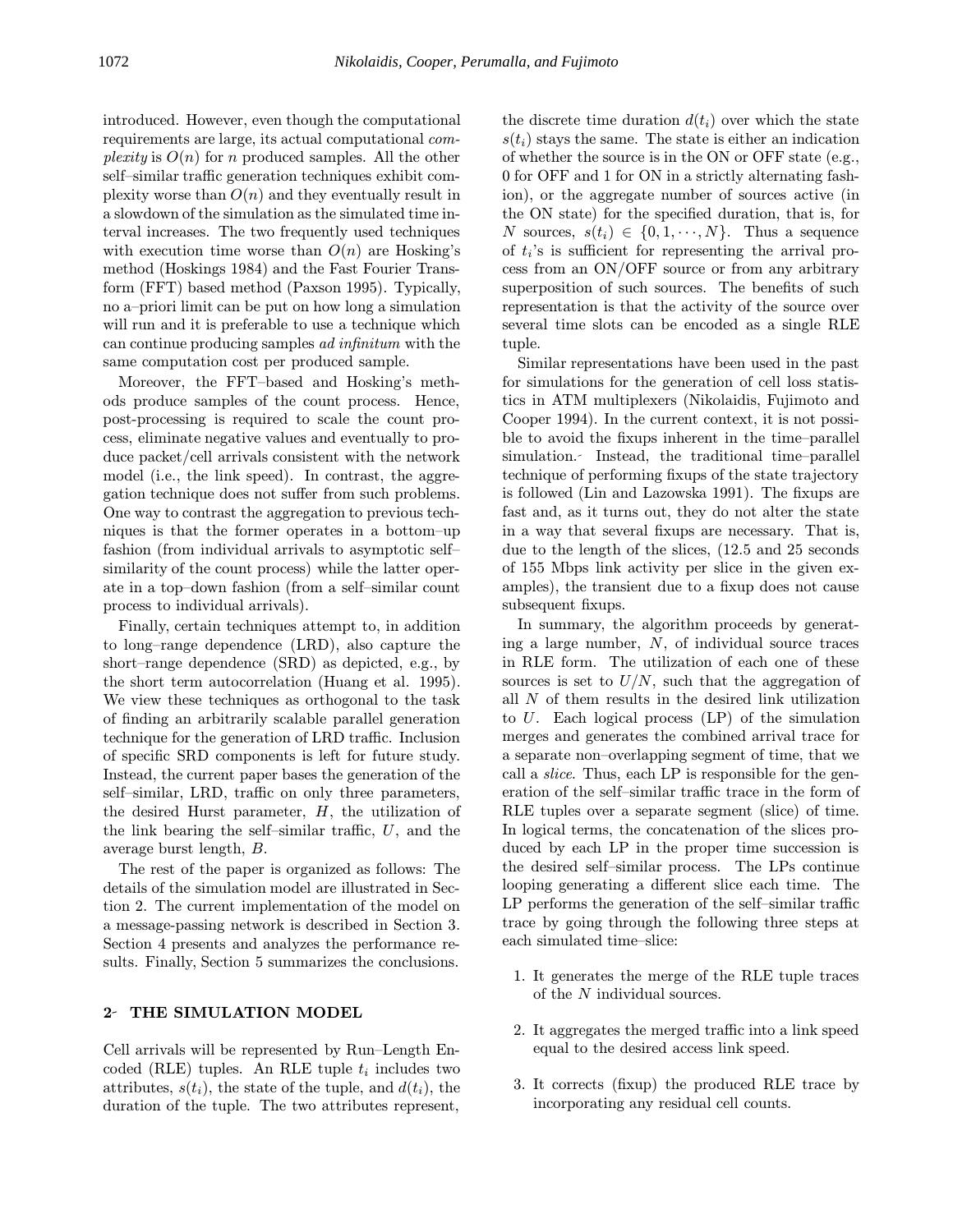

Figure 1: Example of the Merge Operation

### 2.1- Heavy-Tailed ON/OFF RLE Trace Generation

The generation of the individual RLE source traces is also performed in parallel. Each LP generates all the slices of a subset of sources that will be necessary to the P LPs during the generation of the current slices. That is, if  $P$  LPs are participating in the simulation, each LP generates the RLE tuples of  $P$  subsequent slices for the sources that it has been assigned to generate. It then sends the  $P-1$  of them to the other LPs for each source it simulates. The individual ON/OFF sources are parameterized accordingly to fit the desired self–similar traffic. Namely:

- The shape value,  $\alpha$ , of the Pareto distribution used for the ON period is set according to  $H =$  $(3-\alpha)/2$  (Willinger et al. 1995), where H is the desired Hurst value.
- Since N ON/OFF sources are aggregated, the per–source utilization of  $U/N$  is determined by the ratio of the ON and OFF periods of the individual processes. That is, the average OFF period E[OFF] is set to E[OFF] = E[ON]  $(1-U/N)$
- The average ON period E[ON] is set to E[ON]  $=$  B, the average burst length, which can be derived from traffic measurements. E[ON] does not have any impact on the self–similarity, and it can be considered a free variable.

## 2.2 RLE Trace Merging and Aggregation

The merging of the N RLE tuple traces is performed as a merge–sort operation, where the key of the sort is the implicit position of the starting time of RLE tuples within a length of one slice. The value of the merge at any point (slot time) is the number of sources (out of the  $N$ ) that are in their ON state. Figure 1 illustrates how the produced merged RLE tuple trace is related to the constituting ON/OFF RLE tuples. In Figure 1, the sequence of RLE tuples,  $t_i$ , is

represented as a sequence of the pairs of its attributes,  $(s(t_i), d(t_i))$ . It is worthwhile to note that the priority list used to produce the merge–sort maintains, at all times, N keys. As the performance results show, apart from the generation of source RLE tuple traces, a significant portion of the execution time is spent at this step.

The sequence of merged arrivals has to be aggregated into a single ON/OFF RLE tuple trace. To accomplish this task, the merged RLE tuple trace passes through a server (which can be viewed as a multiplexer) with infinite buffer capacity and with an output link rate equal to the link rate of the desired self–similar traffic access link rate. The RLE encoded departure sequence of the multiplexer, is the desired ON /OFF traffic stream. Due to the queueing, SRD artifacts develop but do not harm the LRD features of the process. Figure 2 depicts the operation of such a multiplexer where the constituting source streams, before they are merged, are shown to the left, and the corresponding produced ON/OFF merged stream is shown to the right of the multiplexer.

The correctness of the simulation depends on the state of the multiplexer buffer. The dynamics of such a buffer are trivially represented by the following discrete–time recursion on the number of cells, Q stored at the infinite multiplexer buffer at the time just after an RLE tuple,  $t_i$ :

$$
Q = \max\{Q + d(t_i)(s(t_i) - 1), 0\} \leftarrow \qquad (1)
$$

The initial value of Q is not known to  $P-1$  of the P LPs. That is, for the P parallel LPs, only the one assigned to simulate the first slice (with respect to temporal order, and indexed by 0) knows the initial state of the multiplexer  $Q$ . The remaining LPs, simply use an initial value of zero for Q. The final value of Q is sent from an LP to the LP simulating the next (in temporal order) slice. Since the assumption of  $Q = 0$  may prove to be incorrect, depending on the state of the queue left over by the previous slice, a fixup phase is necessary.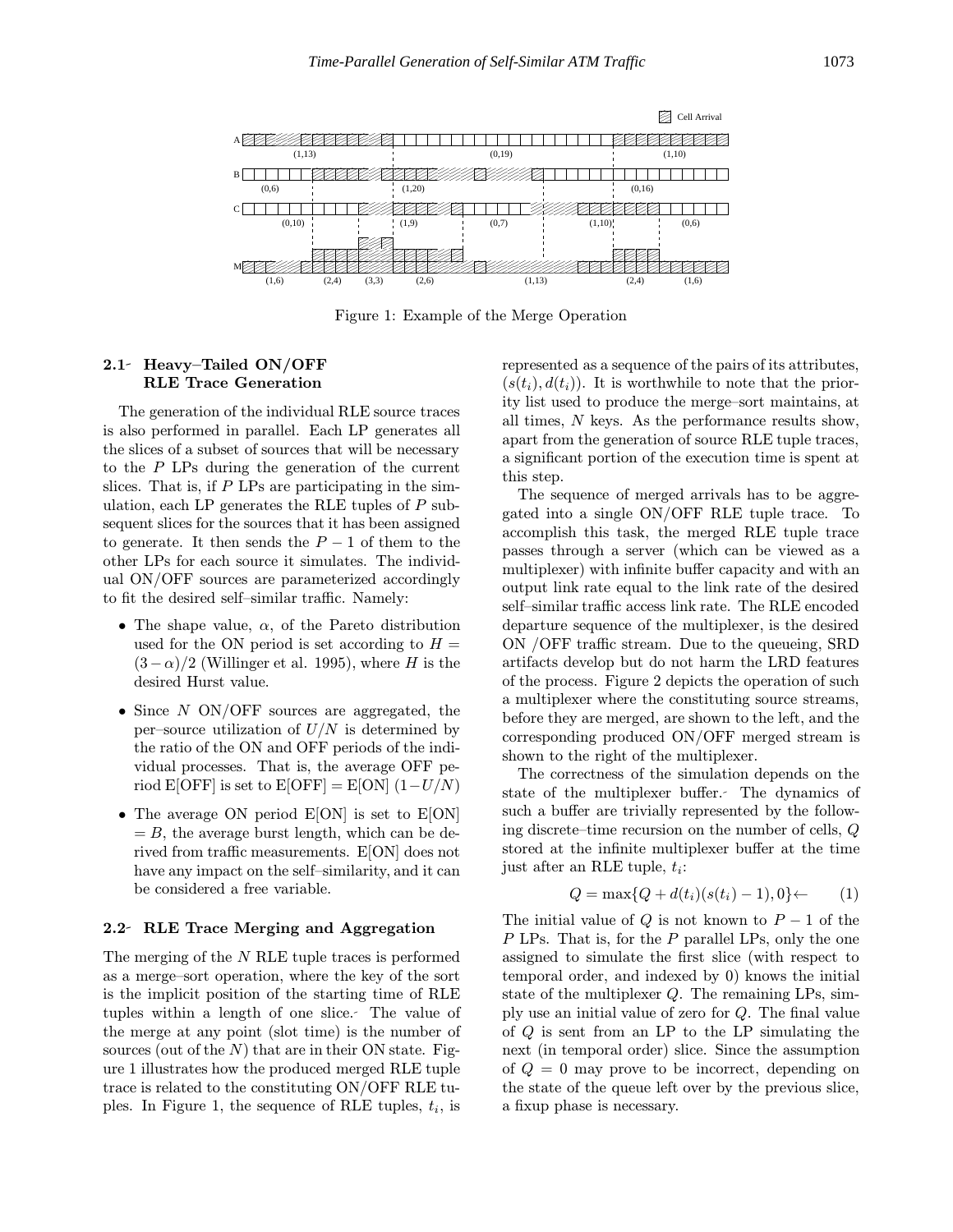

Figure 2: Example of the Aggregation Operation.

#### 2.3- The Fixup Operation

The ON/OFF RLE tuple trace produced at the output of the multiplexer is in fact an encoded sequence of the busy and idle periods of the server. If a final state of the previous (in temporal order) slice indicates that Q should have been a value larger than zero, the corrected departure sequence can be constructed by coalescing the idle periods in order to fit the new value of Q in the idle periods of the prefix of the original departure trace of RLE tuples. Figure 3 illustrates an example of the fixup operation where the original departure RLE tuple trace from the multiplexer  $S$  is transformed by the fixup to include  $Q = 9$  cells from the queue residual of the previous slice. The nine cells occupy the first idle period and part of the second, thus expanding the first ON period, as can be seen in  $S'$ . The result of the fixup is the trace at the bottom. (Note that the description of the RLE tuples is in the form  $(s(t_i), d(t_i))$  for each tuple  $t_i$ .)

The overhead of the fixup is very small since it involves iterating over the first couple of RLE tuples of the departure trace until the residual cells are accommodated in the idle periods between the previously calculated departures. Typically, the fixup advances over just a few RLE tuples before it terminates. Hence, compared to all the other operations which are performed in a tuple–wise fashion (generation and merging), the fixup is the least expensive operation. In the experiments, it was verified that the large size of the slice (relative to the residual  $Q$ ) does not cause further changes to the final state. That is, the transient due to the incorporation of Q additional cells is absorbed well within the length of the slice and no subsequent fixups are necessary (through a possible change in the final state of the slice). For this reason, the algorithm presented in the next section assumes that the transient due to the fixup terminates within the length of the slice.

## 3- A MESSAGE-PASSING IMPLEMENTATION

Figure 4 presents a message–passing implementation of the presented algorithm. There exist  $P$  LPs,  $LP_i$ ,  $i = 0, \dots, P-1$ . The time slices simulated by the LPs are in the order implied by the index  $i$  of the  $LP_i$ , i.e.,  $LP_{i+1}$  simulates the slice of arrivals following immediately after the slice of arrivals of  $LP_i$ . Any residual multiplexer queue contents are propagated from  $LP_i$  to  $LP_{i+1}$  in order for  $LP_{i+1}$  to perform the fixup.  $LP_0$  does not require any fixup since it has always perfect knowledge of the initial multiplexer queue state (set equal to zero before the first loop of the algorithm). The algorithm proceeds by simulating  $P$  slices in parallel at a time. Once the simulation of the  $P$  slices is completed, the final state of  $LP_{P-1}$  is sent to  $LP_0$  so that the next set of P slices can be generated in parallel.

Each of the  $P$  LPs is responsible for generating  $N/P$  of the individual sources to be aggregated (line 3 of Figure 4). When an LP is assigned to generate a source, it generates, in each loop, P successive slices of this source's activity (loop at line 4 of Figure 4). Only one of these slices per source remains local to  $LP_i$  by assigning it to a local array slices [] at line 9 of Figure 4. The remaining  $P-1$  slices are sent to the LPs which will process the respective slices. Therefore, the source generation process in a message–passing environment is penalized by the cost of sending the slice of the source activity to the LPs to which they correspond.

Symmetrically, each  $LP_i$ , waits to receive (lines 14 to 17 of Figure 4) the slices of the source activity corresponding to the  $i$ -th slice of all the sources that were not generated locally by  $LP_i$ . Again, in a message–passing environment, there is a penalty in waiting for receiving the slices of source activity of the sources generated in other LPs. Note that the receive slice() in line 15 relies on the FIFO property for the communication between any pair of LPs and that there is no need to identify the individual source slices, since they are interchangeable with respect to the merging and aggregation operations.

Once the slices of all N sources have been received, the merging and generation of the departure process can be performed (line 19 of Figure 4) producing the departure RLE tuple trace,  $m$ , assuming that the initial state of the multiplexer queue is zero for all  $LP_i$ where  $i > 0$  (line 18).  $LP_0$  uses as initial queue state the value of q from the previous loop or  $q = 0$  if it is the first loop. The final state of the multiplexer queue,  $q'$ , is therefore generated by  $LP_i$  and can be sent to the LP processing the next time slice, i.e., to  $LP_{i+1}$  (line 20) where it is received as  $q''$ .

With the exception of  $LP_0$ , which does not need to perform a fixup, the LPs perform the fixup (line 23) operation taking into account the new final state received from the previous  $(i - 1)$  LP (line 21). The fact that all send states are performed prior to the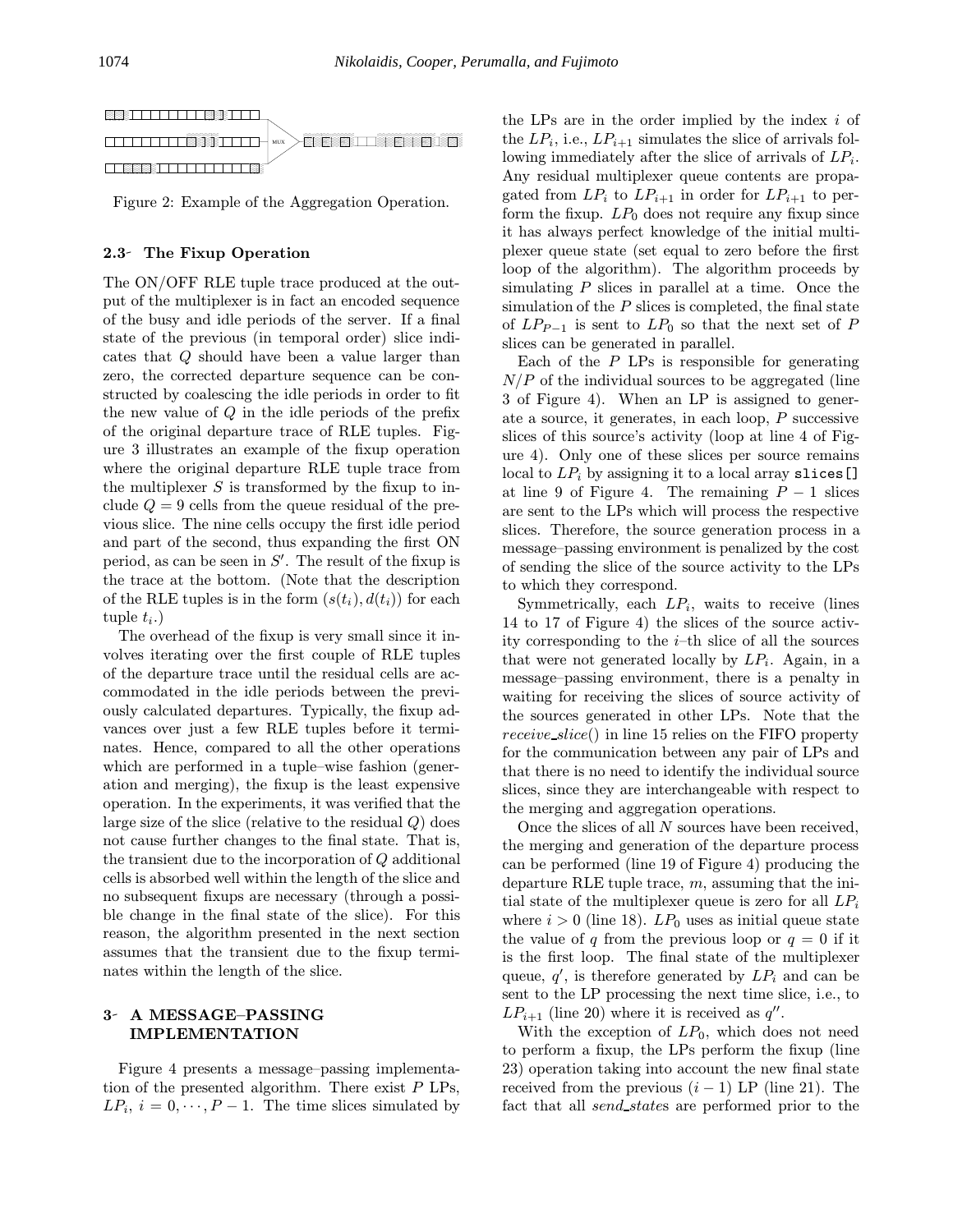

Figure 3: Fixup Operation Example for  $Q = 9$ .

| $LP_i$ : |                                         |
|----------|-----------------------------------------|
| 1.7      | loop forever                            |
| 2.5      | $t=0$                                   |
| 3.7      | for $j=0,\cdots,\frac{N}{P}-1$          |
| 4.7      | for $k = 0, \dots, P - 1$               |
| 5.1      | $s = generate\_slice(state[j]);$        |
| $6 -$    | if $k \neq i$ then                      |
| $7 -$    | $send\_slice(s, LP_k);$                 |
| $8 -$    | else                                    |
| $9 -$    | $slices[t] = s;$                        |
| 10.4     | $t = t + 1;$                            |
| 11.7     | $\boldsymbol{\mathrm{endif}}$           |
| 12.7     | endfor                                  |
| 13.7     | endfor                                  |
| 14.7     | while<br>$t < N$ do                     |
| 15.7     | $slices[t] = receive\_slice();$         |
| 16.7     | $t = t + 1$ :                           |
| 17.7     | od                                      |
| 18.7     | if $i \neq 0$ then $q = 0$ ;            |
| 19.7     | $(q', m) = merge\_mux(slices, N, q);$   |
| 20.4     | send_state(q', $LP_{(i+1)modP}$ );      |
| $21 -$   | $q'' = receive\_state(LP_{(i-1)modP});$ |
| $22 -$   | if $i \neq 0$ then                      |
| 23.7     | $m' = fixup(m, q, q'');$                |
| 24.7     | else                                    |
| $25 -$   | $q=q''$                                 |
| 26.7     | endif                                   |
| $27 -$   | $output\_trace(m');$                    |
| $28. -$  | endloop                                 |

Figure 4: The Parallel Algorithm.

receive states, ensures that there will be no deadlock. Note that  $LP_0$  does not need to immediately receive  $q''$  which will only be used in the merge mux of the next loop, but it is shown performed in the same way as all other LPs for the sake of symmetry. Once the departure RLE tuple sequence has been fixed up from the original  $m$  to the correct  $m'$ , it is ready for output for use by any simulation model (line 27).

# 4 EXPERIMENTS AND PERFORMANCE EVALUATION

A number of configurations were examined with respect to the number of sources, the length of the time slices, the utilization parameters and the average burst length. The presented experiments are for a configuration of  $N = 500$  individual ON/OFF sources which was the largest configuration with respect to the number of sources and, hence, with respect to computation. The length of the time slices was set to 9139150 and 4569575 cell slots representing, respectively, approximately 25 and 12.5 seconds of operation of a 155 Mbps ATM link. The link utilization, U, was set to 20  $\%$ , resulting in a per–source utilization for each of the 500 sources set to 0.04 %. The average burst length, B, is set to 10 cells. The limit of the available memory of a workstation places a limit on the length of the time slice (because the more the RLE tuples the more the length of time that can be represented by these tuples), the selection of the size of memory for RLE tuples was dictated by the available physical memory of the workstations. In the experiments, a conservative size of memory for RLE tuples was allocated which was, at all times, no more than 8 Mbytes per workstation for the slice length of 9139150 and 4 Mbytes for the slice length of 4569575 (assuming 8 bytes per tuple: 4 bytes representing the state and 4 bytes representing the duration)

Figures 5 and 6 present the percentage of time spent in the execution at each step of the algorithm of Figure 4 for a slice length of 9139150 and 4569575 respectively. The Generate  $\mathcal B$  Send Sources is the time spent between lines 3 and 13. The Receive is the time spent between lines 14 and 17. The Generate Departures is the time spent in line 19 and, finally the Wait for Fixup is the time spent between lines 22 and 26. The output trace function was set to a NO–OP in order to allow measurements independently of any specific file I/O or IPC primitives used to incorporate the code in another simulation. All the remaining time spent in the execution of the algorithm (including the *fixup* function) was less than 0.05  $\%$  of the total measured time and it is not reported. Thus, it was verified that the fixup operation for this model is not a major computational burden. The experiments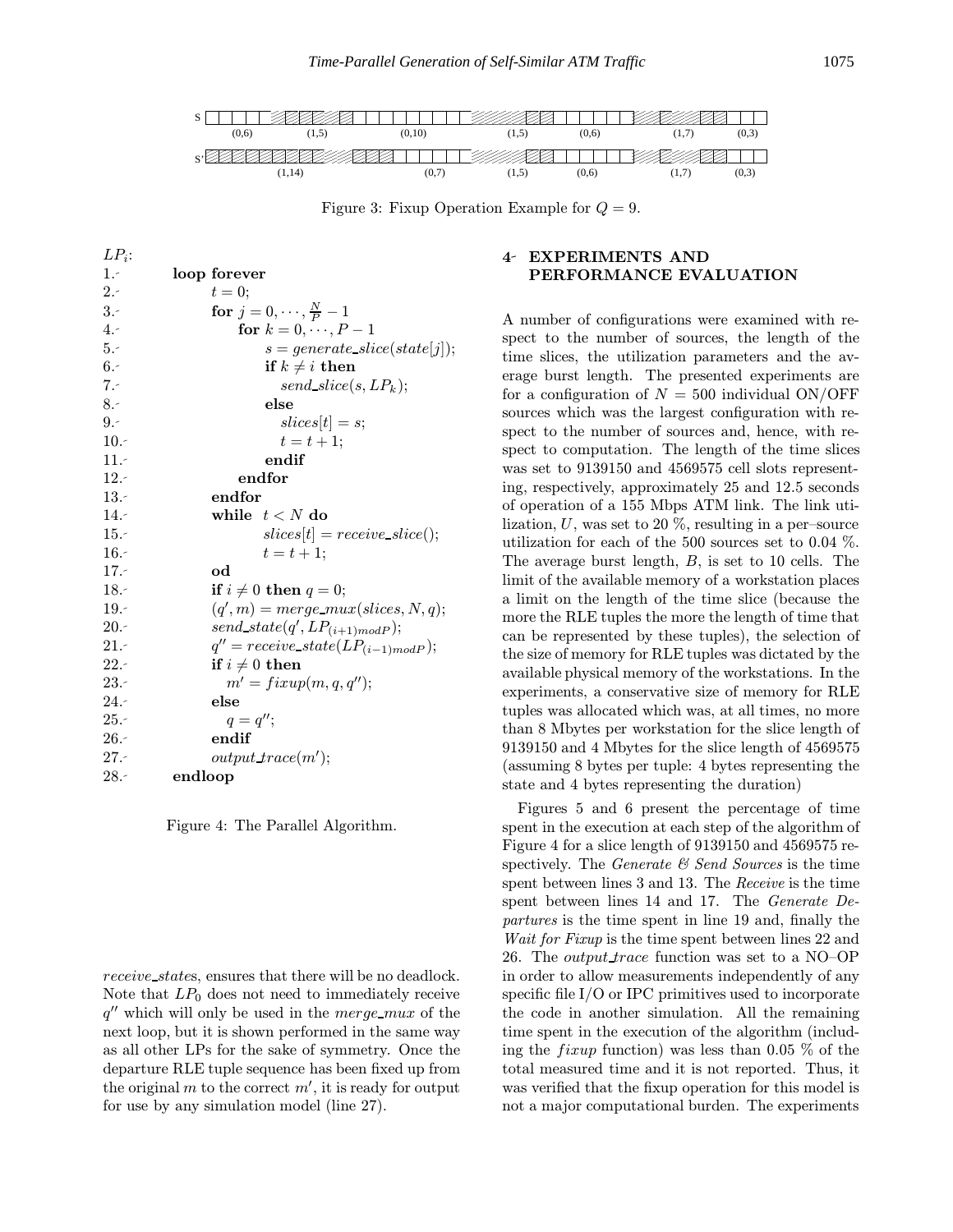were run on a set of Sun workstations under Solaris 2.5 and PVM 3.3.10 and without any other significant user activity.

The shape of the curves does not differ by much between Figure 5 and Figure 6 despite the difference in the slice length. Similar behavior was observed for other parameter settings as well. The major fraction of time is spent in the generation and sending of the source slices where a slice is sent (by *send slice*) as soon as it is produced if it is to be processed by a remote LP. Notably, the send operation is non–blocking and not in–place (in the PVM sense). Hence, each send operation involves the copying of the data to be sent in a separate buffer in order to allow the reuse of the same allocated area for the generation of the source RLE tuples in the next loop.

The more the workstations, i.e., the higher the  $P$ , the fewer the sources produced by each workstation. Consequently, the *Generate & Send Sources* part of the execution time decreases, as a percentage, for increasing P but only to the point where the overhead due to the send operation becomes the dominant overhead. Thus, the gain out of splitting the generation of sources over a gradually larger set of processors is diminished by the fact that most of the produced source slices have to be sent to other workstations. The net result is that eventually the Generate  $\mathcal C$  Send Sources percentage remains almost constant as P increases.

On the other hand, the Receive percentage (from being zero when  $P = 1$ ) increases as expected as the number of sources produced at other LPs increases. The time spent in Receive reaches an almost constant percentage for increasing P. This is due to the fact that as the LP gets more delayed in the Generate  $\mathcal C$  Send Sources part, a longer time is given to the LPs (in fact to PVM) to receive the slice data from other LPs and hence, then the receive slice (in line 14) returns almost instantly since the received data is already local to the workstation and hence, *receive slice* does not block as often. At the same time, the volume of received data increases with larger P, and hence the two trends balance out at an almost constant percentage, in a much similar fashion as it occurs in the *Generate*  $\mathcal{C}$  Send Sources step.

A good example of how the computation is penalized due to the scaling to a larger  $P$ , is given by the Generate Departures step. The average time spent here is constant (subject to the slice length) independent of P. Hence, its decrease demonstrates the gradual increase of overheads related to the scaling of the simulation to a larger  $P$ . However, the combined effect of the Generate & Send Sources and the Receive steps, results in an eventually constant percentage of time covered by the Generate Departures step. The

only significant remaining portion of time is the Wait for Fixup step. This step is largely unrelated to the message–passing overheads (the data conveyed is very small, only a queue size), but rather to the nature of the time–parallel algorithm.

Note that the time spent waiting for the queue size in the Wait for Fixup is less than 10  $\%$  of the total time in all configurations. Hence, the overhead due to the time–parallel nature of the simulation is small. In fact, the average time waiting for fixup decreases slightly as the number of workstations increases although its variance increases depending on the different processing speeds of the individual workstations. A fast workstation will complete the Generate and Send Sources stage faster but will have to wait in the Receive step for longer. Similarly, it will complete the Generate Departures faster, but will have to wait longer in the Wait for Fixup step. Summarizing, the algorithm deals with load imbalances at the cost of performance due to the synchronization points between processors at the blocking receive operations. To cancel out effects where a certain run for  $P$  workstations was performed with the faster workstations and a run at  $P+1$  with slower ones, the set of workstations used at  $P + 1$  is the exact same set as the ones used in the run for  $P$  plus one additional (new) workstation.



Figure 5: Execution Time Profile (slice=25sec).

Figure 7 compares the percentage of time spent in the Generate and Send Sources for the two different slice lengths. The difference is evident in the transient around  $P = 2$ , where the shorter slice presents a more sudden drop in its percentage. Note that as long as  $P = 1$  the two different slice lengths should cause no difference in performance, as indeed is the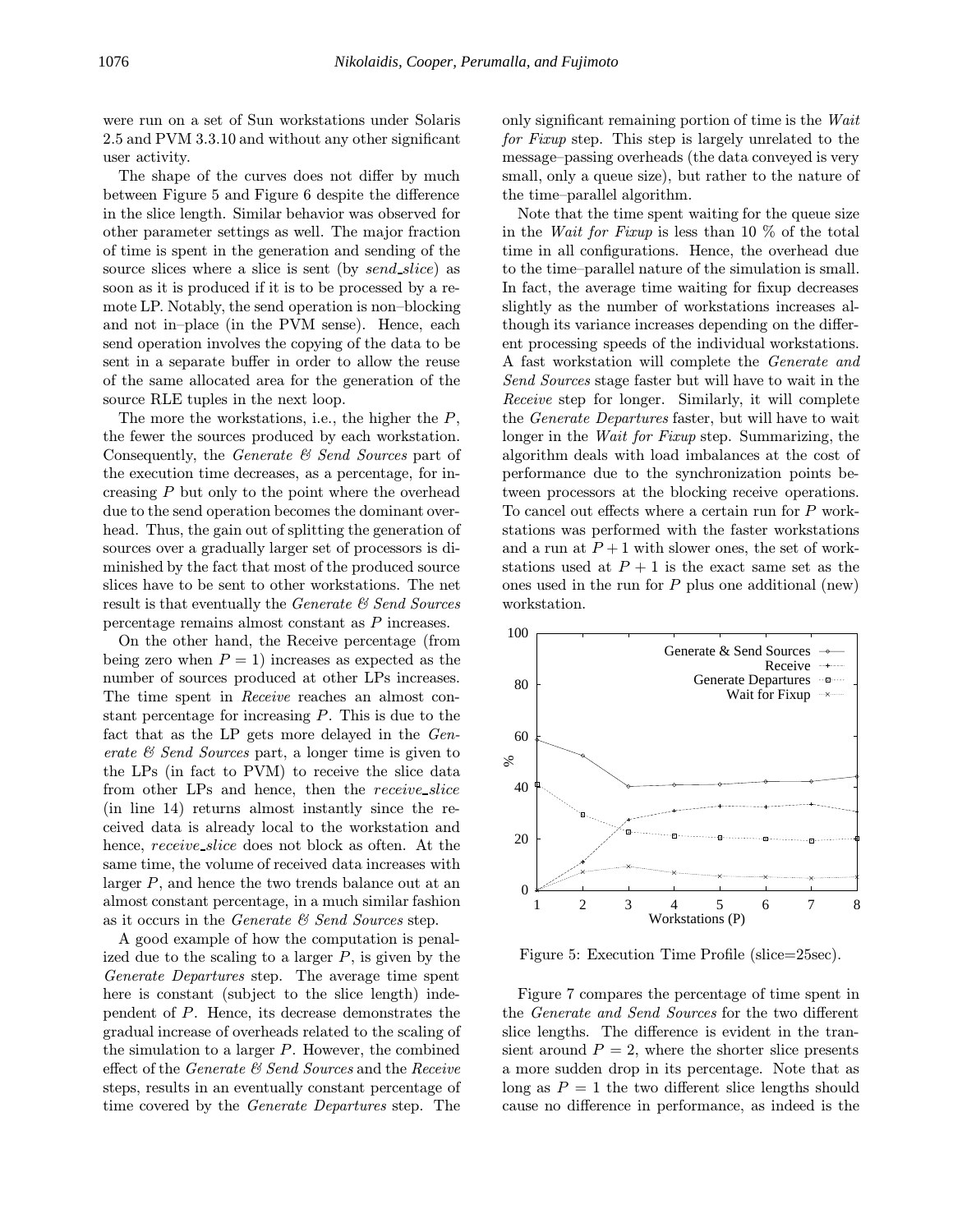

Figure 6: Execution Time Profile (slice=12.5sec).

case. However, when  $P > 1$ , the shorter the slice, the more frequent the communication. Hence, the contention brought to the communication medium and the overheads due to the frequency of the send operations are more intense for shorter slices. Note that the volume of data sent are the same in both slice sizes, but the smaller size sends them by calling more frequently (in the examples: twice as frequently) the send operation. Eventually, the difference due to the different slice lengths becomes less significant as increasingly more data are sent over the network, i.e., for higher P.



Figure 7: Time Spent in *Generate & Send Sources*.

Figure 8 captures the benefit of time–parallel simulation. That is, the almost linear speedup to the num-



Figure 8: Simulation Speed in Simulated Seconds.

ber of used processors, even when the overheads due to communication contention are considered. The waiting time for a fixup value as well as the fixup operation are not the dominant overheads. The speedup for different slice lengths may be very similar but the shorter slices can rapidly reach the point of diminishing returns as the shape of the line for a slice length of 12.5 seconds illustrates (between 7 and 8 workstations). The linear behavior is lost sooner or later for increasing P, but we have systematically produced good results following the linear speedup for a small aggregation of workstations (typically a dozen or less of them).

Figure 8 presents the simulation speed in seconds of simulated operation of a 155 Mbps ATM link. It is easy to see that the technique enables the generation of self–similar traffic faster than real–time. That is, for any  $P > 2$ , one second of link activity of a 155 Mbps ATM link can be generated in less than a second of wall clock simulation time. Furthermore, the fact that the simulation speed reaches almost four times the speed of the 155 Mbps link (in fact, 3.5) indicates that the technique can be safely used with minor modifications for the generation of real–time ATM link workloads of even 620 Mbps links. Considering that the reported performance is achieved using commodity workstations and low speed (10 Mbps) networking infrastructure, it is safe to assume that it can give even better results on a multiprocessor system for an embedded ATM link testing device.